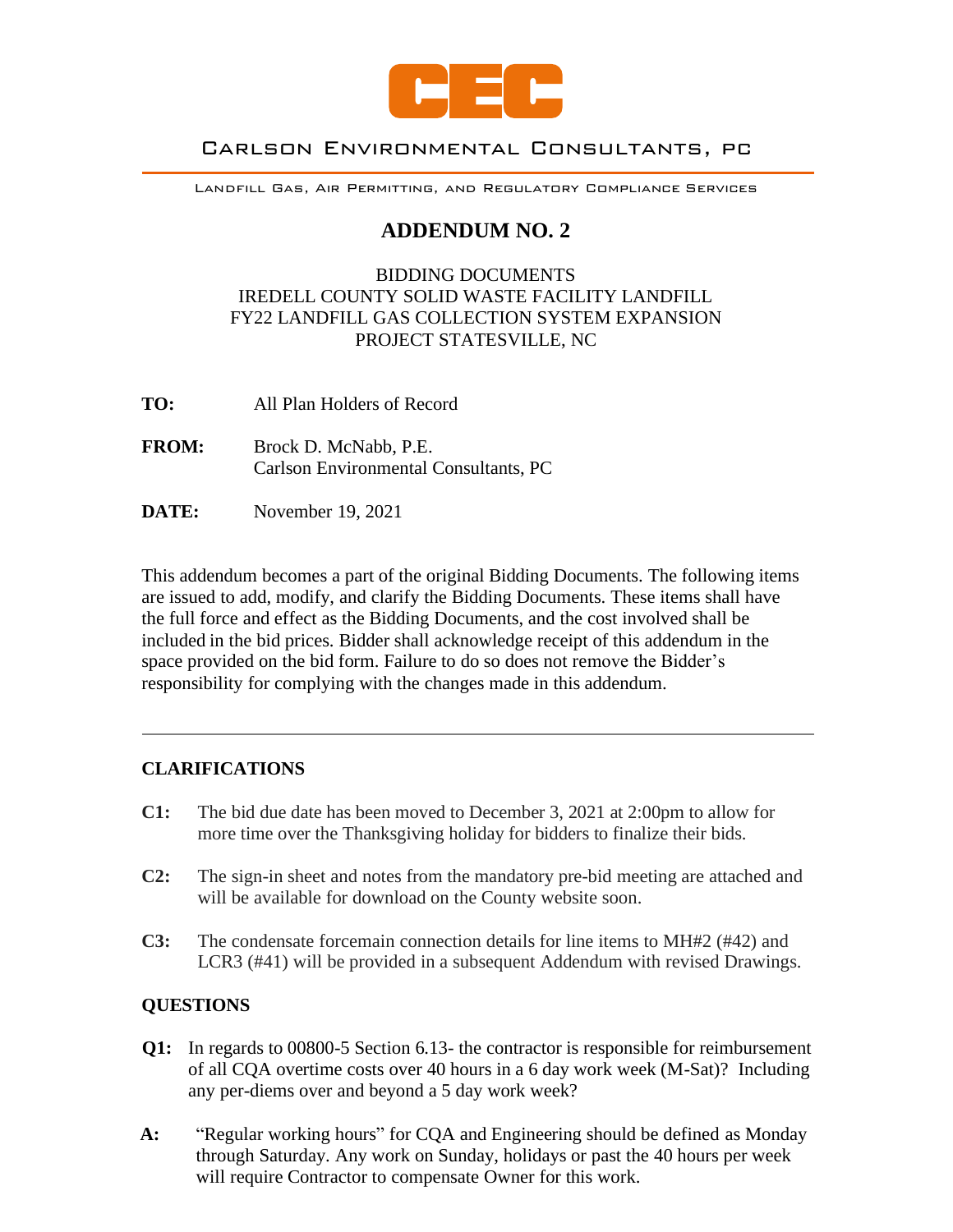## **Addendum No. 2**

November 19, 2021 Page 2

- **Q2:** Will the onsite soils be acceptable for the pipe bedding and backfill?
- **A:** Yes. As long as the loads of onsite soil are free of debris less than 1 inch diameter, it will be suitable for pipe bedding. On-site soils are available from the borrow pit adjacent to Phase 3/4 work area.
- **Q3:** What version is the wellhead preferred by ICSW?
- **A:** The wellhead preferred is the 2-inch WM-style wellhead offered by Lee Supply and potentially others.
- **Q4:** Is bucket compaction is acceptable.
- **A:** Yes, bucket compaction is acceptable and will be up to the discretion of Owner or Engineer/CQA. The trenches must be compacted in lifts and top final cover be uniform with grade and tracked over with no depressions along the trenched areas.
- **Q5:** Abandonment quantities appear to be low. Are they correct?
- **A:** The unit prices are estimates based on internal take-offs. Typically, projects will go short on some items and long on the others but tend to work out in the end. The Owner has the right to reduce or increase the work or not award the bid at all. Therefore, the estimated quantities on the unit price sheet are solely for Cost purposes of each feature.
- **Q6.** Can you confirm the working hours discussed in the Pre-Bid Meeting?
- **A:** Project working hours are 7:30 am to 6:00 pm, Monday to Sunday. ICSW accepts waste Monday through Friday from 7:30 am to 4:30 pm and Saturday from 8:00 am to 12:00 pm. Contractor must move waste to the active face during these times and be complete 1/2 hour prior to closing. No waste excavation or movement will be allowed after hours. All waste that is hauled to the working face must be tracked by load count, indicating which Phase it was removed from and that it was disposed of in Phase 6. All waste must be covered by the end of the operating day. No extended active face hours will be available during this project. Contractor **may** work on-site outside of these hours and on Sunday with approval of the ICSW.
- **Q7:** Are all gas wells PVC or CPVC?
- **A:** All gas wells should be constructed of 8" SCH80 PVC solid and perforated piping.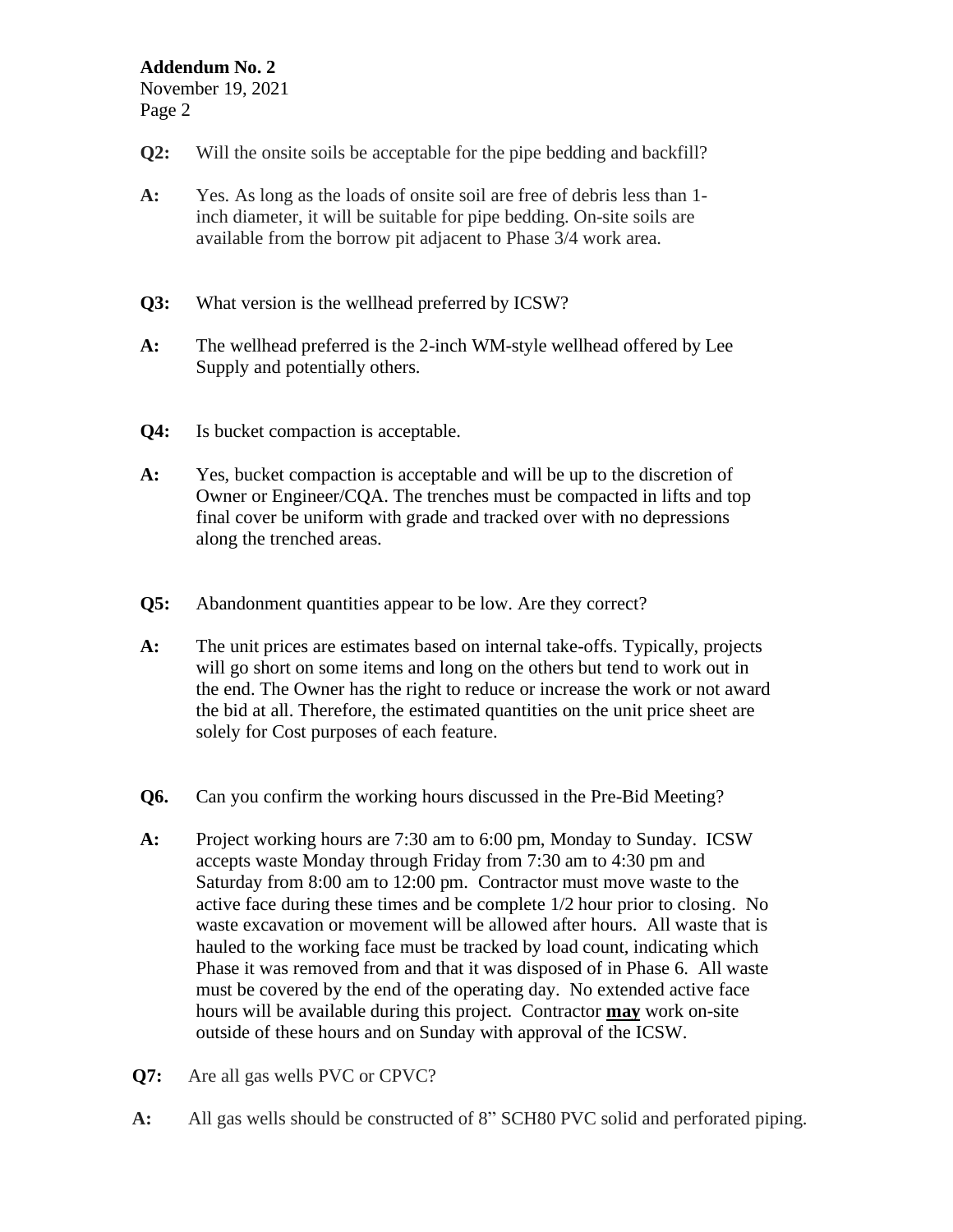### **Addendum No. 2**

November 19, 2021 Page 3

- **Q8:** On well abandonment item, please clarify how many existing 6" well casings vs. 4" well casings.
- **A:** All existing wells to be abandoned are 6-inch casings.
- **Q9:** Are Pump One or QED Pneumatic BL Pumps an acceptable alternative to Veridian?
- **A:** The owner prefers to use the Veridian bottom loading pneumatic pumps so the parts on hand for repairs and maintenance are the same as existing.
- **Q10:** In regards to the remote wells, is it safe to assume that the contractor can utilize the existing header connections for Wells W128 and W130?
- **A:** Yes, the existing vacuum riser for these remote wells can be utilized.
- **Q11:** Is the contractor required to have a water truck on-site for dust control?
- **A:** The site typically has dust suppression per watering the roads, however the Contractor may be required to provide their own dust suppression should the traffic become excessive on dry days. Please provide any T&M costs in your submittal as typical for equipment/man power if required above and beyond the work scope.
- **Q12:** Will the contractor be required to import the one foot of intermediate/vegetative cover layer (on our pipeline trenches) or is the Owner supplied backfill suitable material?
- **A:** No, the Contractor should scratch the existing cover soils and lay them aside for use over the top of the trenches and must be free of flagging materials. Additional soils may be required if excessive flagging is an issue with this separation of cover soils.
- **Q13:** Abandon LFG Lateral Bid Item quantity appears to be light. Assume contractor will be paid per cap installed?
- **A:** The abandonment line items for the wells (#12) should include the capping of the existing LFG riser. The other lateral abandonments (#30) will be paid per excavation and cap installed.
- **Q14:** Are electrofusion collars acceptable for tie-ins to existing pipes  $> 6"$ ?
- **A:** Electrofusion collars will only be permitted on a case-by-case basis for pipes less than 12-inch diameter. It will be expected and preferred to make butt-fusion connections to all locations but may not be feasible in certain scenarios.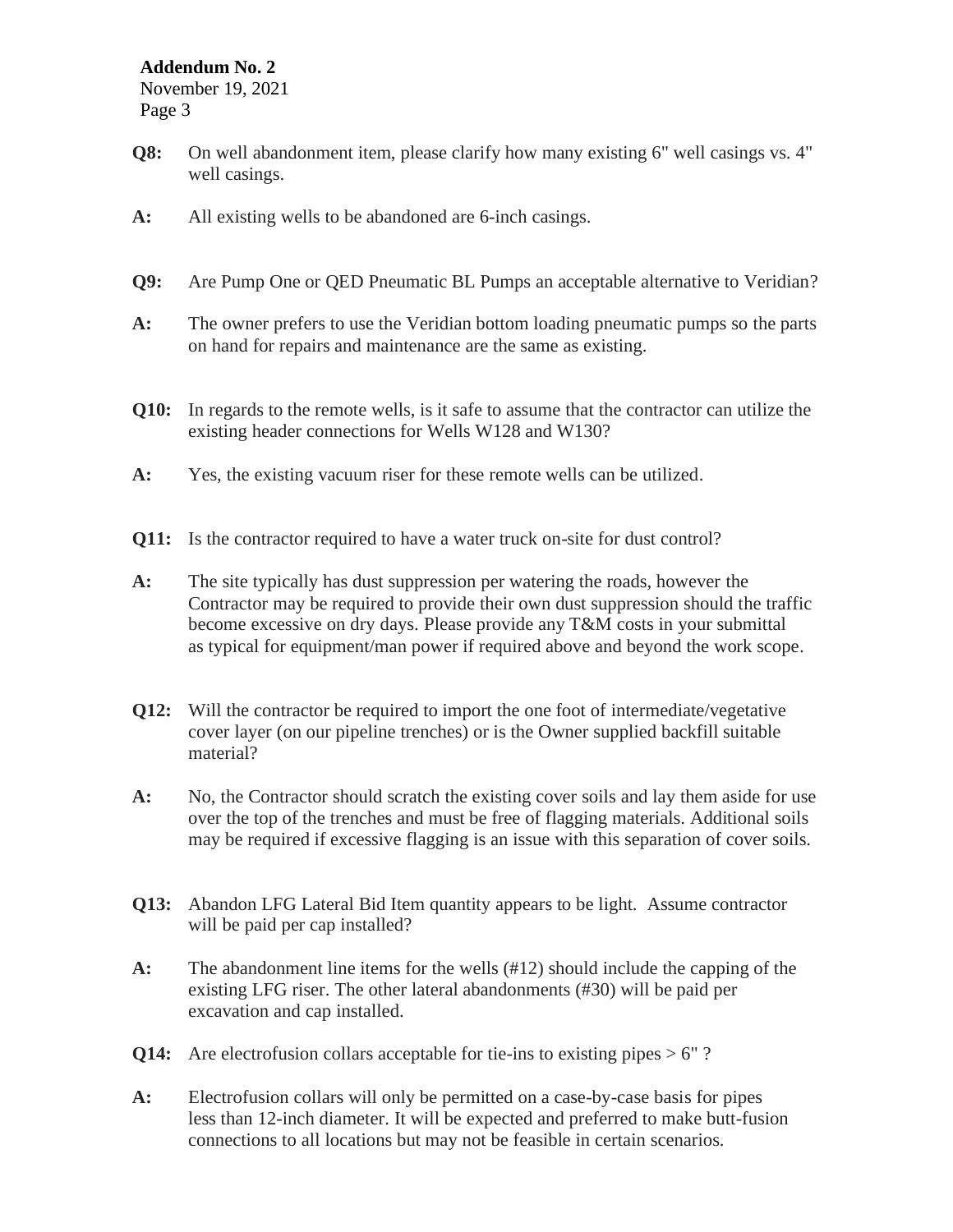#### **Addendum No. 2**

November 19, 2021 Page 4

- **Q15:** What is the anticipated depth of the header that needs to be re-graded? Will this header need to be bedded with sand?
- **A:** The existing header is assumed to be 3-5 feet deep. On-site soils free of debris and less than 1-inch diameter will be acceptable.
- **Q16:** Detail 13-6 says Carbon Steel or Ductile Iron BUR, please confirm Ductile Iron is acceptable.
- **A:** Ductile Iron BURs are acceptable.
- **Q17:** Is there access to water onsite?
- **A:** Yes.
- **Q18:** Do you anticipate any concrete or asphalt road crossings or repairs?
- **A:** No.
- **Q19:** Bid Item 35 Cover Replacement includes seed and mulch only, no matting. Correct?
- **A:** Matting may be required in lieu of blown straw mulch on side slopes if heavy rain weather during the project is causing erosion and wash-outs. This additional cost, if any, will be coordinated with the awarded Contractor on a case-by-case basis.
- **Q20:** Does this project have any prevailing or union wage requirements?
- **A:** None.
- **Q21:** Is this project Sales Tax Exempt?
- **A:** No.
- **Q22:** Can the contract time for substantial completion be extended to 150 days?
- **A: The substantial completion for this project is set due to the need for additional LFG units for contractual obligations and future regulations. An extension is not being granted at this time but will be discussed with the Owner and Engineer and further information will be released if necessary.**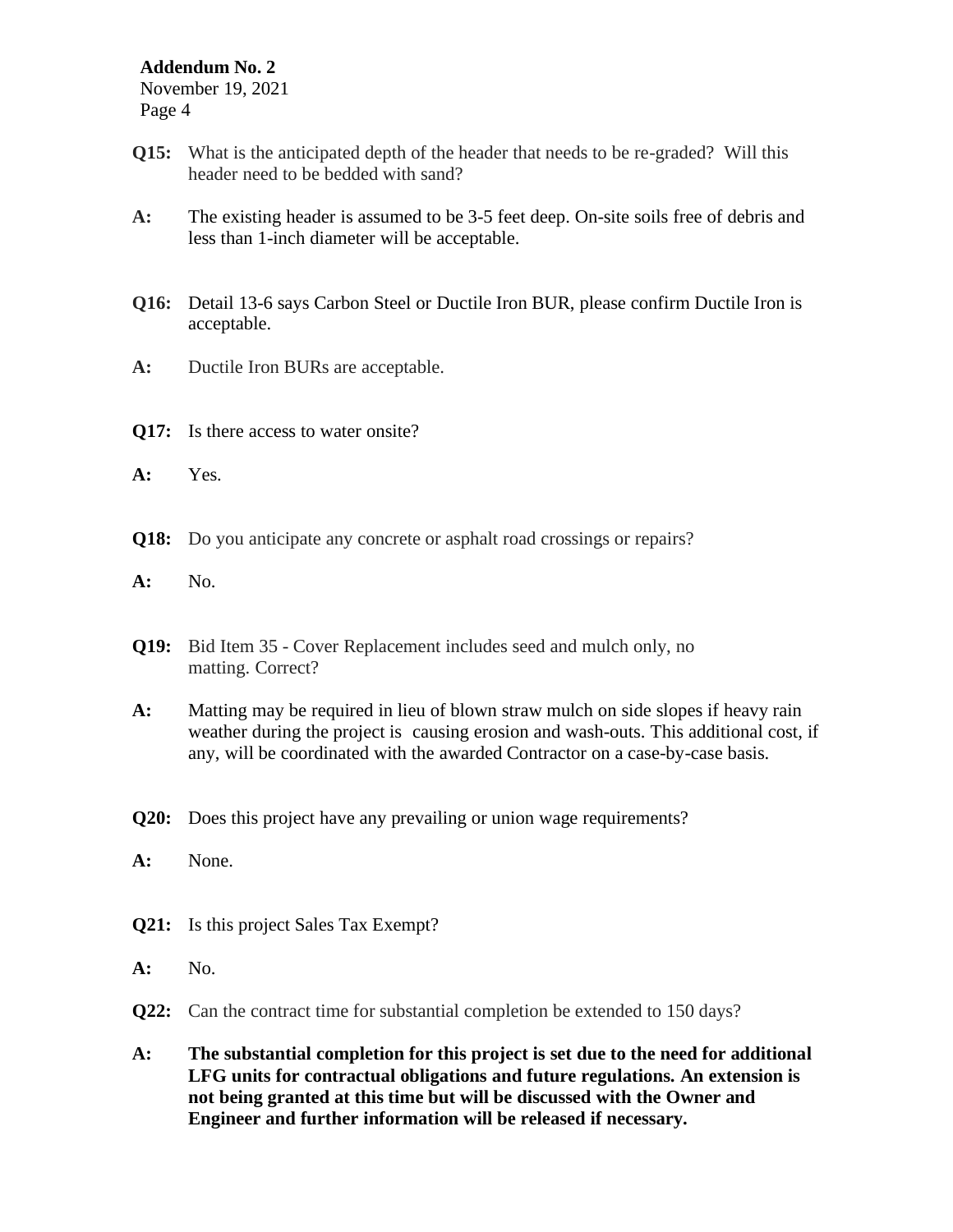

# Carlson Environmental Consultants, pc

Landfill Gas, Air Permitting, and Regulatory Compliance Services

## **MANDATORY PREBID MEETING AGENDA & MINUTES**

## **ICSW LFG COLLECTION SYSTEM EXPANSION PROJECT STATESVILLE, NORTH CAROLINA Iredell County Solid Waste (ICSW) Facility – Baler Building 10:00AM November 15, 2021**

Meeting began at approximately 10:15 and was conducted by Raymond Hoffman, P.E. with Carlson Environmental. Sign in sheet for those in attendance is attached.

# **INTRODUCTION**

- Owner is the Iredell County Solid Waste Department.
- David Sifford, CLGPO is the Purchasing & Contracts Manager for the project.
- Teddy Boller is ICSW Director and represents owner for this project.
- Jeff Webster is the ICSWA Landfill Gas Technician.
- DTE is the LFGTE plant operator and Ray Handy is the on-site contact. It will be important to notify DTE at least 48-hours in advance of any construction activity that may potentially cause harm to the energy facility or cause a loss of gas to the plant.
- Engineer is Carlson Environmental Consultants (CEC), PC and all questions and correspondence to be directed to Brock McNabb, P.E.
- Ray Hoffman, P.E. and Brock McNabb, P.E. will be the CEC Project Managers.
- Contact information is in the project manual.
- Sign up sheet is passed around attendees must sign in for their company to be eligible to bid on the project.
- Plans and specifications are available from CEC in hard copy or in electronic format from the Iredell County website.

#### **BIDS**

David Sifford, Iredell County Purchasing

• ICSW will accept bids for the LFG Collection system at 200 South Center St./PO Box 788 in Statesville, NC 28687 by **December 3, 2021 until 2:00 pm** local prevailing time (per Addendum #2). Bids will be submitted in a sealed envelope. The envelope shall be clearly marked on the exterior: "Bid for Iredell County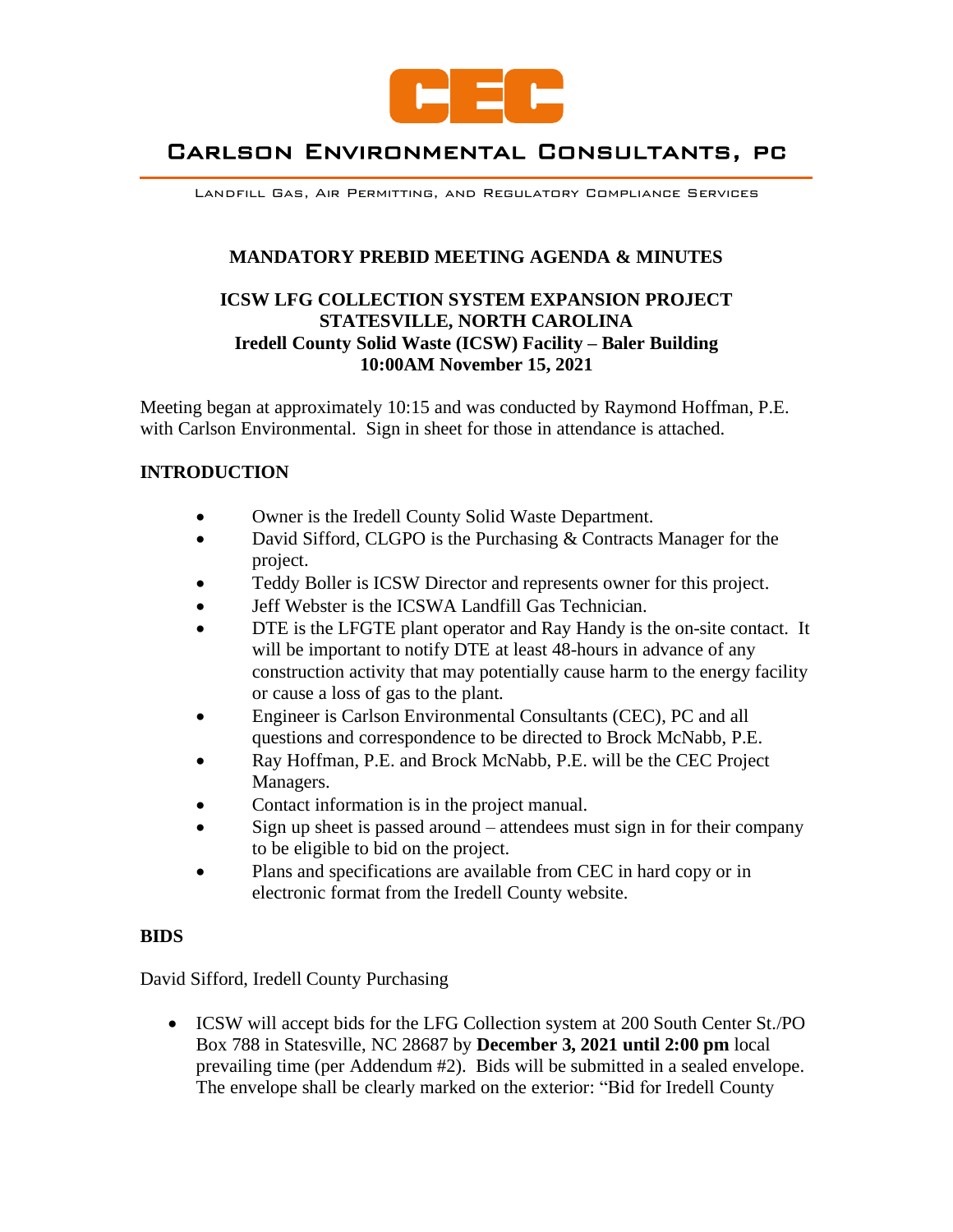Solid Waste Facility, Landfill Gas Collection System Expansion Proposal (**BID No. 22-750-FC-01**)".

- Please make sure all bids will be delivered to the IC Purchasing office prior to 2:00 pm. No late bids will be accepted.
- All bids will be opened at 2:00 pm and read aloud.
- Please clearly identify any alternates or modifications to the specified equipment in your bid.

# **PROJECT INFORMATION**

- Project site is the ICSW Landfill **Phases 1/2, 3/4 and 5** areas. A set of design plans were reviewed and the project covered in general. After the meeting, Mr. Hoffman conducted a site tour with many of the attendees, stopping first on top of the Phase 1 and 2 hill, pointing out the location of Phases 3 and 4 and then proceeded around Phase 5 to the proposed stockpile soil area. Questions were asked regarding the connection to Manhole 2, whether this was a concrete or HDPE manhole. Soils were observed coming from the stockpile area and visible appeared to be satisfactory for trench backfill material for this project.
- Project description Contractor to furnish and install complete an expansion and abandonment of the existing LFG collection system in the Phases 1/2 and 3/4 at the ICSW Landfill. Phase 5 header work will consist of regrading existing installed header that has assumed low spots observed from the as-built survey and significant surging of system pressures.
- The project includes the installation of seven (7) redrill wells, sixteen (16) new gas extraction wells with approximately 1,300 vertical feet of drilling, twenty-four (24) abandonments of existing wells and approximately 8,000 linear feet of below grade LFG, air and forcemain piping, isolation valve stations and related work. Abandonment of sections of the existing LFG should only occur when it is determined that gas flows in the newly installed sections will carry gas to the plant. Any pipe abandonment work should be coordinated with the CQA technician and with the DTE plant operator.
- Project will be completed in one phase and the project has a 60-day timeline for Substantial Completion and 90-day timeline for Final Completion. Timely completion is required to meet the new NSPS XXX deadlines and a \$500/day liquidated damage will be applied if the project goes beyond 90-days.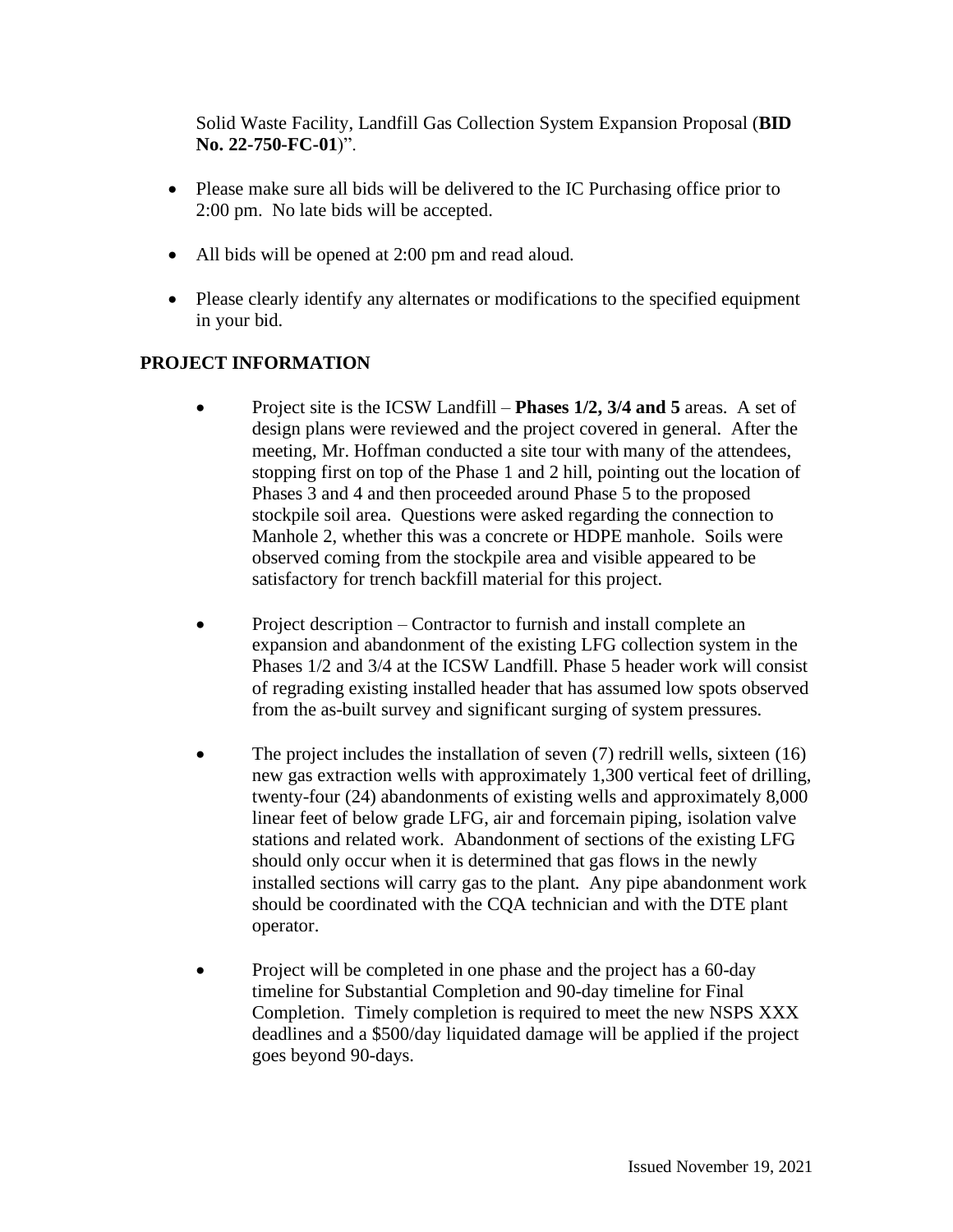- Bidders are advised that this is an operating landfill, and there will be Solid Waste personnel and other contractors working on-site. The contractor must use care during construction to minimize impact of construction on existing operations.
- Odors may be a concern during the drilling and excavation activities for the ICSW and at least 72 hours notice will be required prior to drilling to allow ICSW to notify others, as needed.
- Bidders are also advised that there is an existing LFGTE project with DTE onsite. Contractor to give a minimum of 48 hours, notice to DTE prior to any tie-ins or shut-downs of LFG system. Any planned shut-downs of the entire system should be limited to try and keep the DTE plant operational throughout the project.
- The Contractor will be held responsible for coordinating with ICSW, CEC, DTE, and other contractors/personnel on site.
- As-built drawings for the existing LFG collection system are available for review.
- Soils are available at the ICSW stockpile area by Phase 5, for backfill and bedding material. ICSW will load the contractor's trucks if their equipment and operator are available. Contractor to source from suitable off-site sources pending approval of the Engineer and evidence of proper pit permits. Specifications for the material are in the Bid Manual.
- Existing soil cover is estimated at 12"-18" of soil in the interim capped areas. All disturbed areas in this project will be in areas with interim soil. This site has no existing final cover or geomembrane cover system. Care should be taken whenever trench work has to occur for pipes entering or exiting the lined landfill areas, to protect the base liner system and any associated utilities underground.
- Non-potable water may be available on-site by request at the fire hydrant located next to the baler building. County will use their water truck to keep dust from occurring on the roads.
- All new vertical gas wells are to be 8" SCH 80 PVC.
- Please note the insurance and bonding requirements in the Project Manual.
- Project working hours are 7:30 am to 6:00 pm, Monday to Sunday. ICSW accepts waste Monday through Friday from 7:30 am to 4:30 pm and Saturday from 8:00 am to 12:00 pm. Contractor must move waste to the active face during these times and be complete 1/2 hour prior to closing.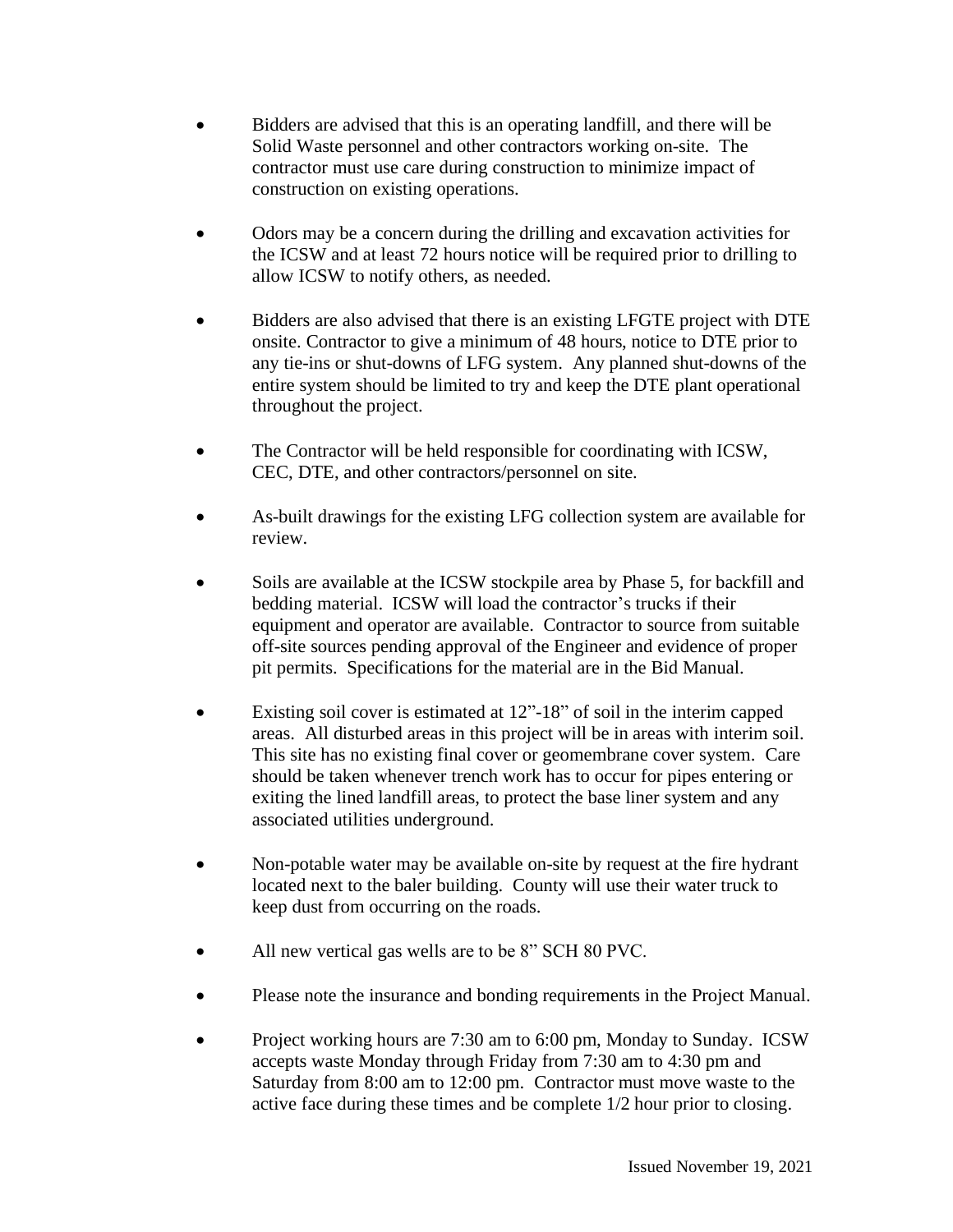No waste excavation or movement will be allowed after hours. All waste that is hauled to the working face must be tracked by load count, indicating which Phase it was removed from and that it was disposed of in Phase 6. All waste must be covered by the end of the operating day. No extended active face hours will be available during this project. Contractor **may** work on-site outside of these hours and on Sunday with approval of the ICSW.

- All bidders must be authorized to work in North Carolina and Iredell County. Please also note that North Carolina has a required out-of-state 4% tax, which may require bonding.
- Stone must be non-calcareous and washed granite or river rock. Please include in your bid the quarry you plan to use. Martin Marietta quarry was mentioned as a possible source for materials that have been used on site previously.
- The Contractor is not required to maintain an office trailer onsite for this project. However, Contractor is required to maintain restroom facilities for its workers. No restrooms will be available from the OWNER.
- The ICSW does have a previous seeding and vegetation contractor they have used in past projects. Contact is on the sign-in sheet. There are several options for contractors in the region that provide this service.
- **Please note that the ICSW has the right to hold bids for 90 days prior to making an award or to not award the bid at all.**
- **Please note that the ICSW may add to or decrease the amount of work shown on these plans.**

# **CONTRACT TIME**

- Substantial completion for the project is 60 days and Final Completion is 90 days from the Notice to Proceed.
- Liquidated damages for this project will be \$500/day.

# **ADDENDA**

- As of the date of the pre-bid meeting, one addendum has been issued. If any bidders have not received this, please request to be included on email chain for future correspondence.
- All attendees will receive a copy of these meeting notes and any clarifications and answered questions as Addendum No. 2.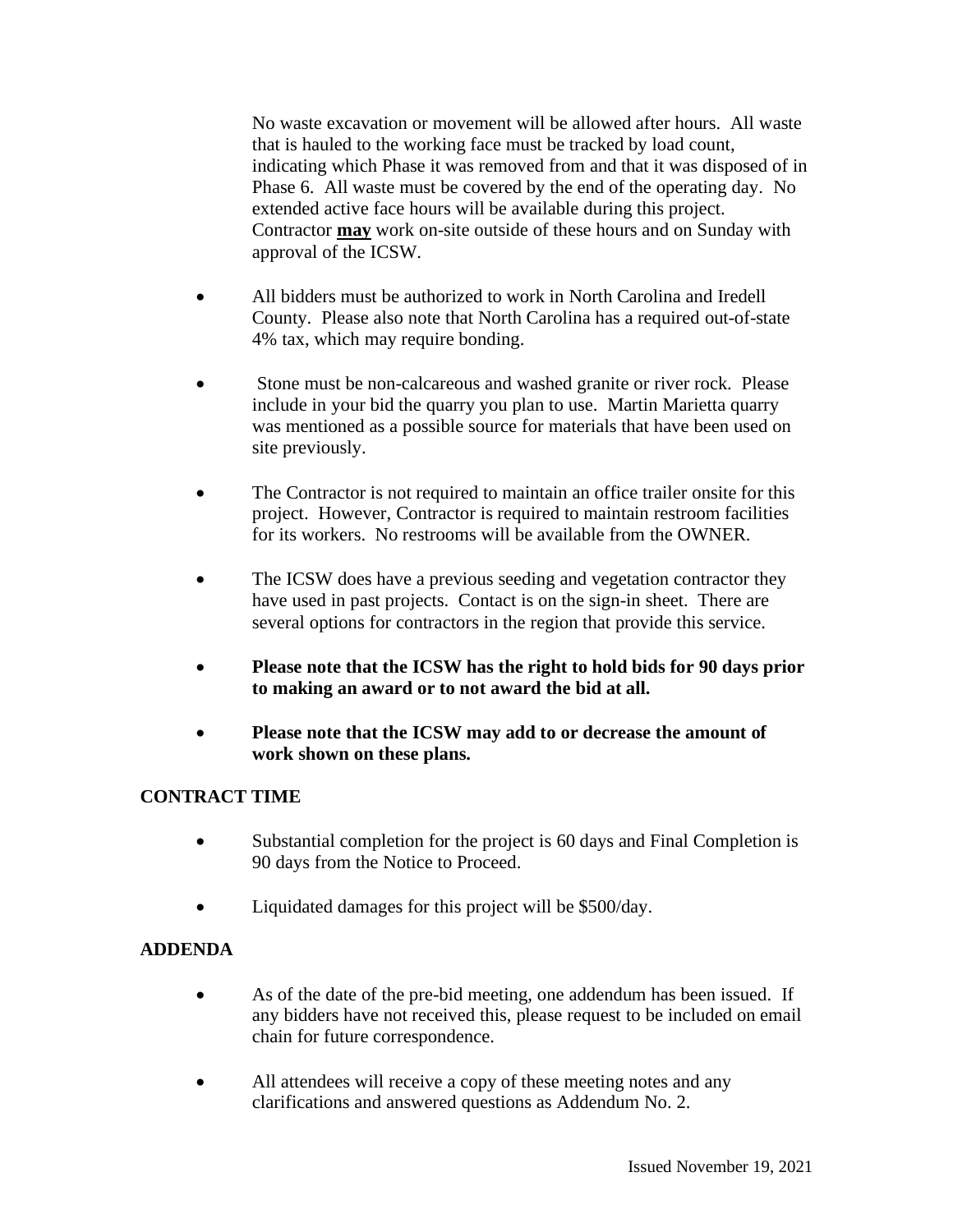• All questions must be made in writing to CEC and emailed to Brock McNabb at [bmcnabb@cecenv.com](mailto:bmcnabb@cecenv.com) and tboller@co.iredell.nc.us. Only written Addendums from CEC or OWNER are to be relied upon. No addendums will be issued within 5 days of the bid opening.

# **COMMENTS FROM OWNER, ENGINEER, AND OTHERS**

- The Contractor shall keep Twin Oaks Rd. clean at all times particularly the entrance road.
- Safety first The Contractor is responsible for his own health and safety and is made aware that there may be high methane and hydrogen sulfide in the LFG and waste areas. Contractor to prepare a site-specific health and safety plan and to use portable 4-gas meters (CH4, CO, O2, and H2S) during all well drilling and during trench work. No entry into any excavated trench or other confined space without immediate determination of the air quality prior to entry.
- The Contractor shall protect and be responsible for his Work, equipment and lay-down areas during all inclement weather. Lay down area will likely be on top of Phase 1 and 2 and should be coordinated with ICSW.
- Emergencies The Contractor shall have someone available at all times for the duration of this project, for any emergencies Contractor to make someone available to dispatch to the site within two (2) hours of notification to make any corrective measures. If the Contractor cannot be reached within one-half hour, the Owner may make any necessary corrective measures and the cost of such measures to be borne by the Contractor.
- Notifications The Contractors main address (used in the Contract), field office and e-mail will be sufficient for delivering official communications and correspondence. The date delivered or postmarked will be the date of service. All notifications and communications from the Contractor shall address one item per letter.
- Surveying The Contractor will be required to use a licensed North Carolina surveyor for the pre-construction survey, any surveys for measurement and payment, and the final as-built survey. The Contractor can use qualified (non-licensed) personnel to perform surveys for grade and other intermediate surveys during construction. Please see Section 01052 in the Specifications. ICSW may provide the Municipal Engineering surveyor of record contact.
- Existing Grades The grades shown on the Drawings are based on a June 2021 aerial survey provided by the Owner and all surface elevations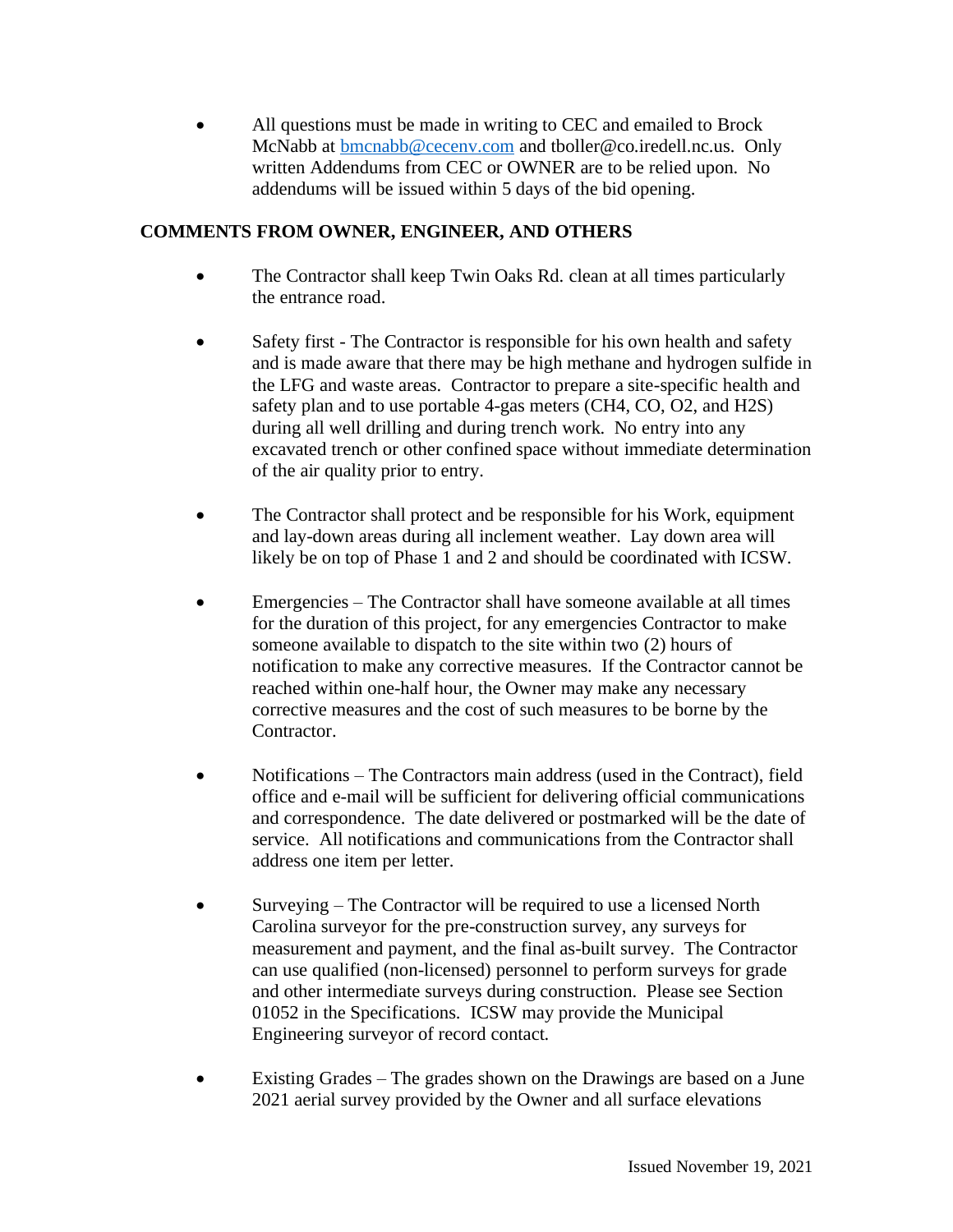should be verified prior to any well construction event. The Contractor shall perform a pre-construction survey and provide the northing, easting, and elevation of all vertical wells at minimum 5 days prior to beginning any well drilling, along with header and lateral bends and connections to the Engineer for review.

## **QUESTIONS**

• All questions and clarifications will be responded to with formal addenda and included as part of the Bid Documents, sent out to all registered bidders and posted to the Iredell County website.

### **SITE TOUR**

- A site tour was completed by most attendees and led by Ray Hoffman as mentioned above.
- Bidders are permitted to make any additional on-site investigations, site walks, etc. after the formal site tour. Any additional, future on-site visitations should be coordinated with Teddy Boller, ICSW, prior to arrival.

# **ADJOURN**